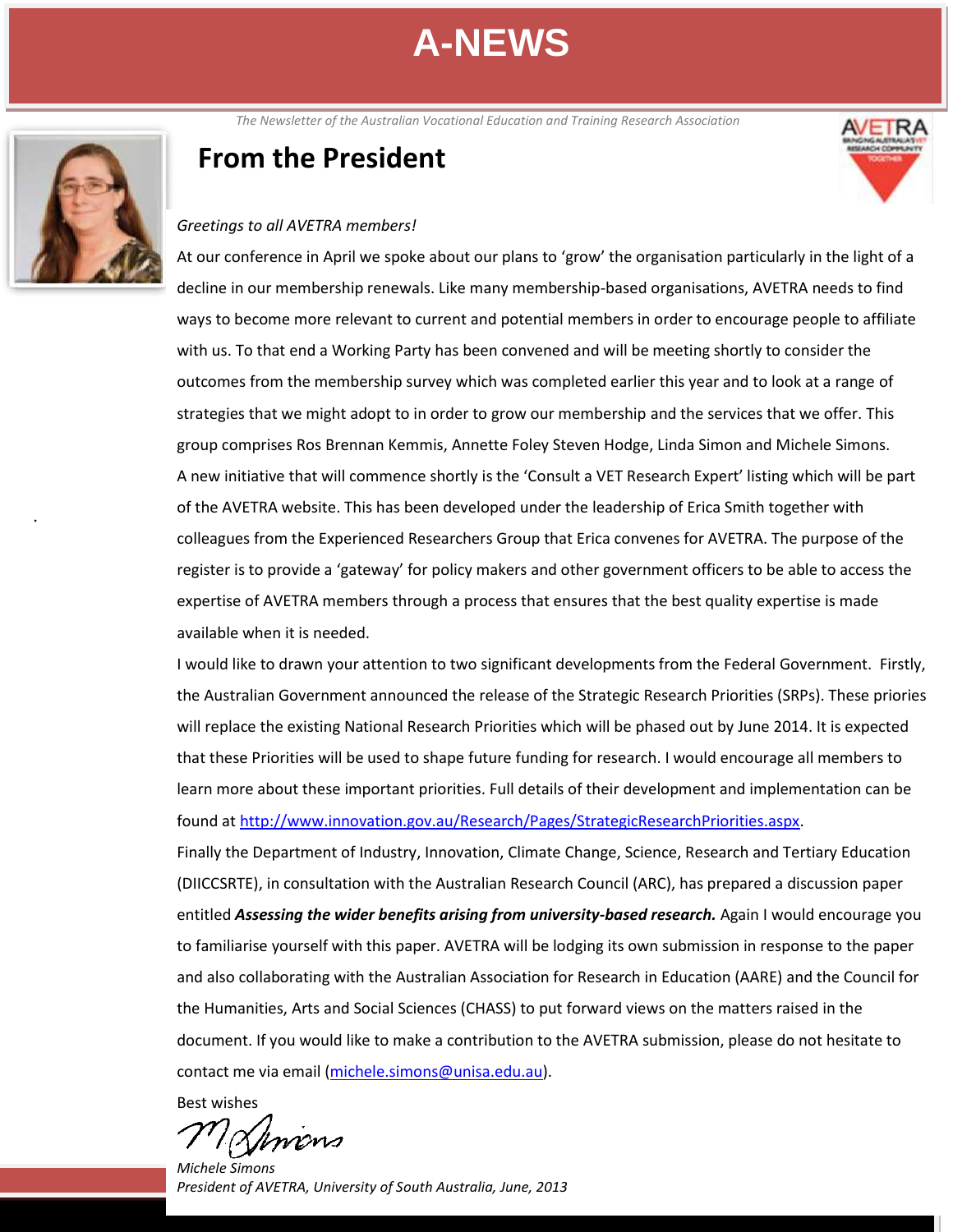#### **OctoberVET 2013: Call for Conveners**

Dear AVETRA members,

This year's national OctoberVET coordinators, Linda Simon and Steven Hodge, would like to invite you consider convening an OctoberVET event in your area.

OctoberVET is the name of a season of local events to share information and ideas about VET. OctoberVET complements AVETRA's annual conference, and as the name suggests, it runs through October (with a few events usually spilling into November as well). OctoberVET events range in size and scope, depending on local needs and interests, and range from convivial, small-scale gatherings to larger formal events with speakers. Events can be brief (a couple of hours) or can span a whole day. In 2012, OctoberVET events ran in all Australian states as well as New Zealand!

The success of OctoberVET always depends on the good-will and inventiveness of a local Convener (or group of Conveners) who are connected with local VET networks and identities and can find a focus and a space for their event. AVETRA offers a small seed-grant for all OctoberVET events (which can be used for catering for example), and a national coordinator is on hand to discuss your ideas, and to provide advice and support. AVETRA also advertises OctoberVET events nationally to help draw attention to local events. Last year's themes will give you an idea of variety of interests gathered together under the OctoberVET banner:

- VET: the workforce of the future (Convenor: Tracey Singh)
- New Options for Professional Development & Skill Building (Convenor: Alicia Boyle)
- Quality Teaching and Learning in a New Era (Convenors: Helen Smith and David McLean)
- Industry Currency and Competencies or Capabilities Two Stories (Convenor: Anita Wesney)
- Increasing educational participation and outcomes for people who are geographically and/or socially disadvantaged (Convenor: Annette Green and Wendy De Luca)
- **OctoberVET 2012:**  The Value of VET (Convenor: Steven Hodge)
- . Australia's Productivity Challenge: Why productivity matters, and when it doesn't (Convenor: Jill Downing)
- Joining the dots: Exploring independent validation of assessment and quality (Convenors: Michele Simons and Sinan Gemici)
- Industry and VET the Ultimate Partnership (Convenor: Kathy Piccardi)
- Remodelling VET: Scholarship and Competition (Convenors: Linda Simon, Keiko Yasukawa, Kevin Heys, Annette Bonnici, Camilla Couch and Susan Roy)
- Developing Skills for Sustainability through VET (Convenor: Mike Brown)
- The Secondary-Tertiary Interface (Convenor: Colleen Young)
- VET Research in WA (Convenors: Sue Thompson and Llandis Barratt-Pugh)

With yet another momentous year unfolding for VET – including impacts of Government reforms and pressures on funding, proposed changes to quality standards, further calls for professional teaching qualifications and industry currency, continuing issues around social inclusion, and the value of VET in relation to other educational sectors – it's time to start thinking about how to bring your local VET community together to share ideas and inspiration. Get in touch with Linda Simon (national OctoberVET co-coordinator) to discuss your ideas and find out how to get the OctoberVET ball rolling. Call her on 0411550439 or email her at [lindasimon2@bigpond.com](mailto:lindasimon2@bigpond.com)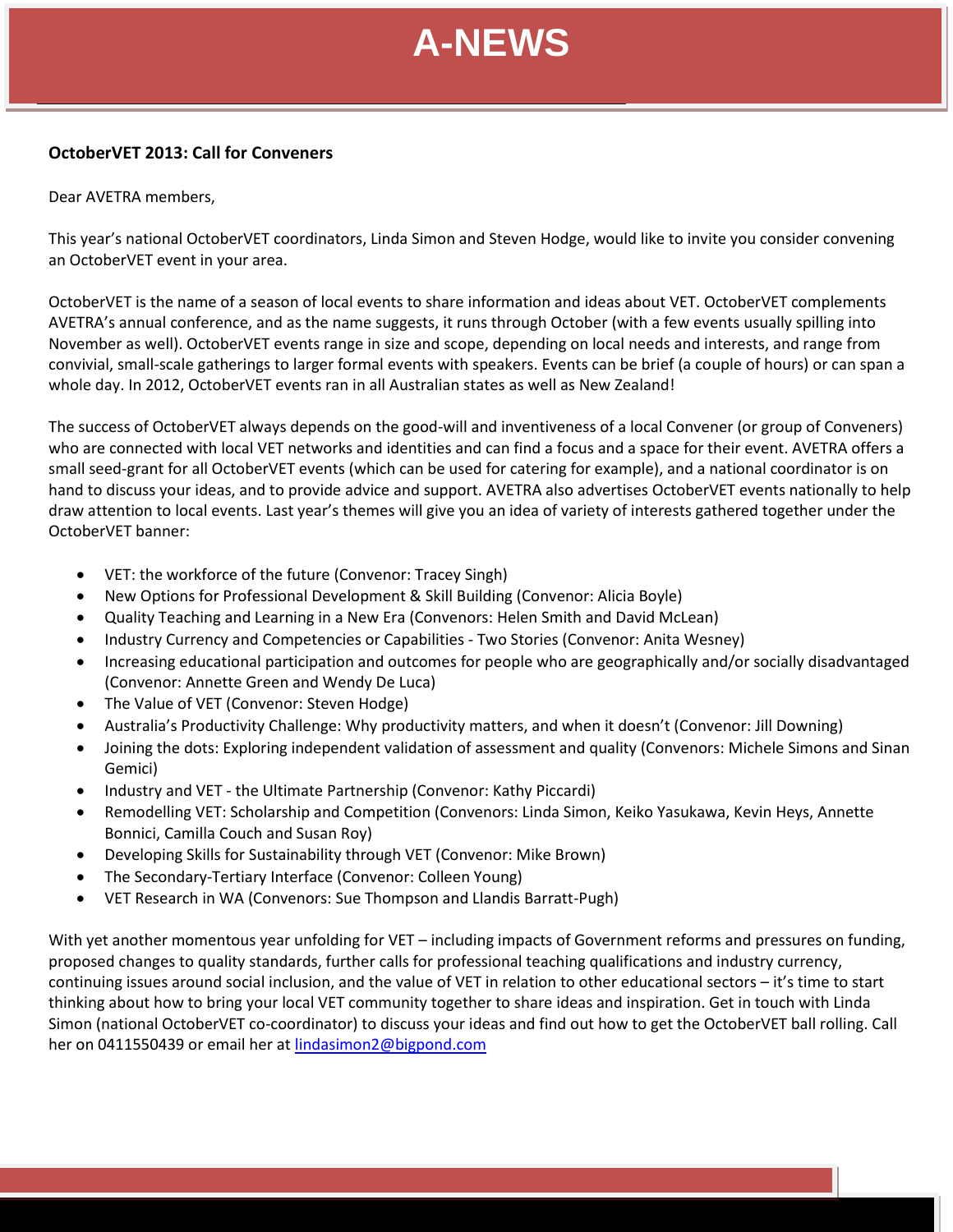#### **AVETRA Mentors 2013**

AVETRA works with NCVER and Victoria University on the NCVER Community of Practice new researchers project. AVETRA provides the mentors, who are experienced researchers, to support the new researchers complete their workbased research projects. We have recently undertaken the process of matching the eight mentors and researchers for this year. The new researchers participated in a two-day workshop at Victoria University in May to refine their projects and questions. They will provide a brief overview of work to-date at the NCVER Conference in June.

AVETRA needs to keep its Research Mentoring Register up-to-date with interested members. We called for Expressions of Interest in April, but if you would still like to be placed on the Register, contact AVETRA with details of your workplace, areas of expertise and contact details.

To be placed on the Register, members need to have experience in supervising Higher Degree research students and/or have a track record of managing VET research projects for NCVER. The location of the mentor and the needs of the new researcher will be the primary criteria for mentor selection each year. The details of the program can be found on the AVETRA website under AVETRA Initiatives - [http://avetra.org.au/avetra](http://avetra.org.au/avetra-initiatives/mentoring-project)[initiatives/mentoring-project.](http://avetra.org.au/avetra-initiatives/mentoring-project)

Linda Simon

Executive member

### **New Journals**

**There is a new refereed journal available focusing on VET and VET teacher-education in East and South East Asia** TVET<sup>@</sup>Asia is an open content online journal for scientists and practitioners in the field of Technical and Vocational Education and Training (TVET) and Vocational Teacher Education (VTE) in the East and Southeast- Asian region. Its main purpose is to provide access to peer reviewed papers and thus to enhance the dissemination of relevant content and the initiation of open discussions within the TVET community.

For more information, visi[t http://www.tvet-online.asia/](http://www.tvet-online.asia/)

#### **Rangsit Journal Of Arts And Sciences, Rangsit University Research Institute, Rangsit University, Muang-Ake, Paholyotin Rd., Patumthani 12000, Thailand**

We would like to ask for your kind contribution of a manuscript of a research or review article in the area of Science and/or Technology for our Volume 3, Number 2 of RJAS. The submission deadline for this issue is extended to July 31, 2013. Manuscripts submitted later than July 31, 2013 will be considered for publication in the subsequent issue of RJAS. For more information, visi[t www.rsu.ac.th/rjas](http://www.rsu.ac.th/rjas) or contact Chief Editor Chatchai Trakulrungsi, Ph.D., at [chatchai\\_tr@rsu.ac.th](mailto:chatchai_tr@rsu.ac.th)





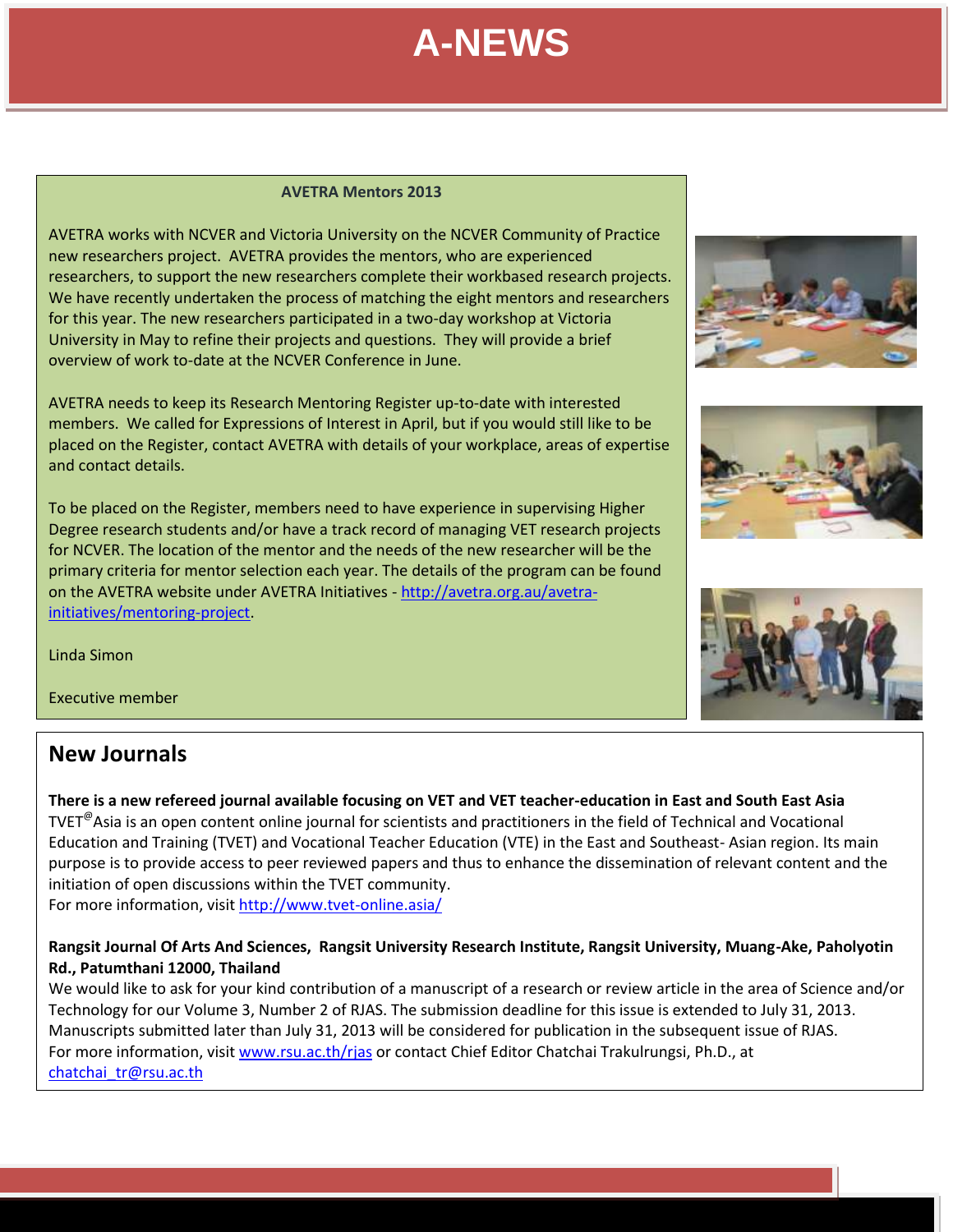

**June 2012**

### **Conferences & Events**

#### **Journal of Vocational Education and Training, 10th International Conference.**

The Tenth JVET Conference will be held at Worcester College, Oxford from the 5th to the 7th July 2013. The formal call for papers is at[: http://www.jvetconferences.co.uk/](http://www.jvetconferences.co.uk/)

#### **22nd National Vocational Education and Training Research Conference 'No Frills', 10-12 July 2013, Sunshine Coast TAFE**

Sponsored jointly by NCVER and Sunshine Coast TAFE, this annual conference is considered one of the best value events on the VET research calendar. It aims to bring together those involved or interested in education and training research and with its informal and collegiate atmosphere, it encourages lively exchanges about VET and provides a great opportunity to network.

For more information, visit [http://www.ncver.edu.au/newsevents/trconf/trconf22.html.](http://www.ncver.edu.au/newsevents/trconf/trconf22.html)

#### **Directors Australia 2013 National Conference: TAFE REDEFINED, 2-3 September, Sofitel Brisbane Central, Queensland**

With over 40 national and international speakers from China, India, the UK and across Australia, the conference is a 'must attend' for all Institute chief executives and their senior managers, as well as many federal and state government officials and others involved in vocational education and training. The Conference usually attracts over 280 delegates and has many informal opportunities to make contact with education and government leaders, in addition to the impressive structured program of addresses and workshops. The TAFE Redefined conference will explore a range of topics including the economics of skills; Australia in the Asian Century; redefining learning approaches: MOOCs, NBN; the 'quality proposition' – what is it?; tertiary connectedness; Indigenous workers and learners.

For more information, visit http://[www.tda.edu.au](http://www.tda.edu.au/)

#### **New Zealand's Third National Conference on Multiple Pathways and Transitions, 2-3 July, University of Auckland, Epsom Campus, New Zealand**

This conference will bring together educators, policy makers, industry representatives and others who work in the secondary -tertiary education sectors as well as those whose focus is on employment. International perspectives will be brought to the discussions by distinguished authorities from Australia and the United States. The programme will have a balance of presentation, discussion and networking opportunities. For more information, visit <http://csmp.manukau.ac.nz/conf2013>